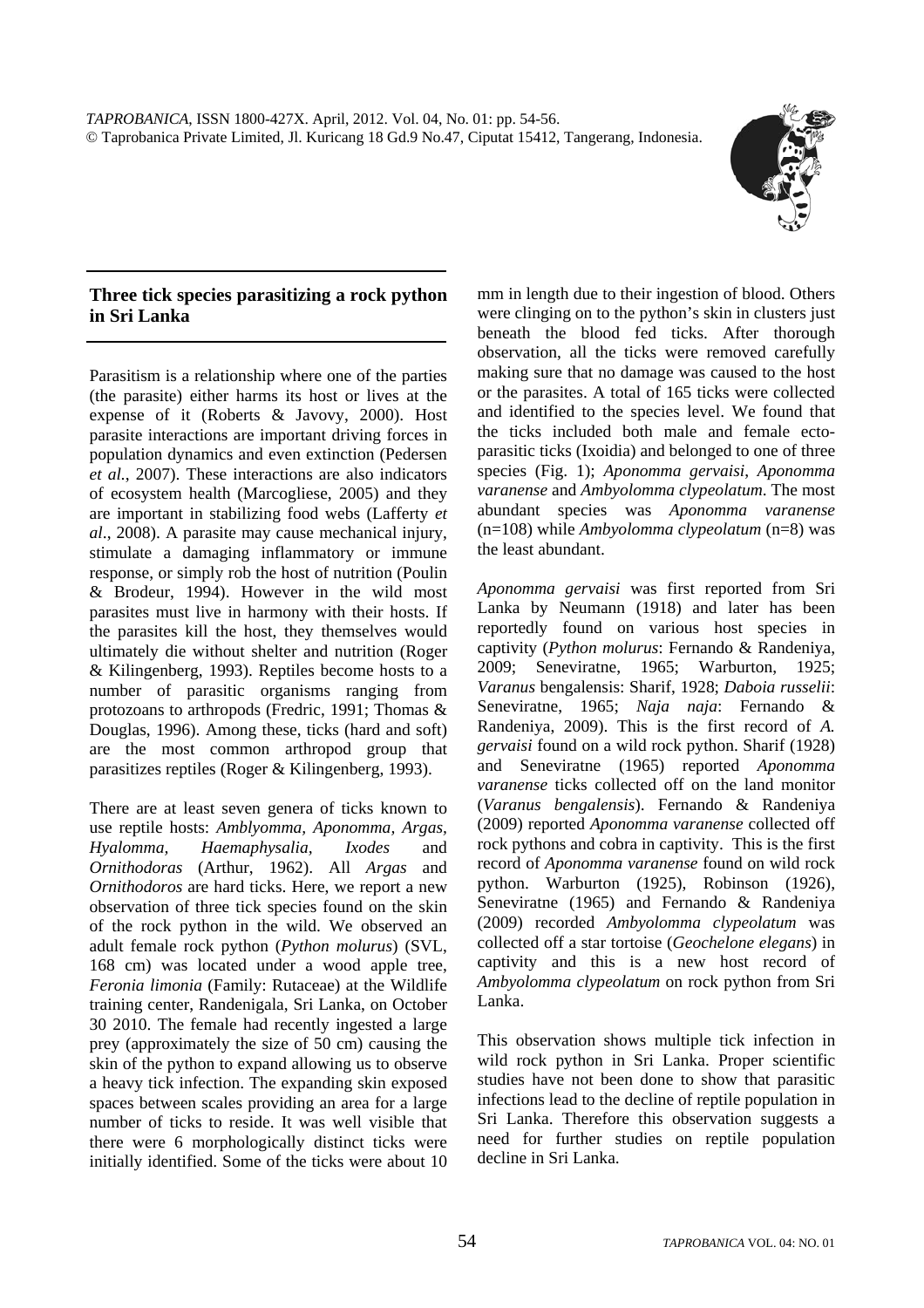## THREE TICK SPECIES PARASITIZING A ROCK PYTHON IN SRI LANKA



**Figure 1:** Different tick species found in the Rock Python (*Python molurus*) from Randenigala, Sri Lanka, dorsal view of (**A**) *Aponomma gervaisi* female (x14); (**B**) *Aponomma gervaisi* male (x14); (**C**) *Aponomma varanense* female (x14); (**D**) *Aponomma varanense* male (x14); (**E**) *Ambyolomma clypeolatum* female (x10); (**F**) *Ambyolomma clypeolatum* male (x10); (**G**) *Aponomma gervaisi* attachment on the skin (x0.2); (**H**) *Aponomma gervaisi* blood fed female (x10).